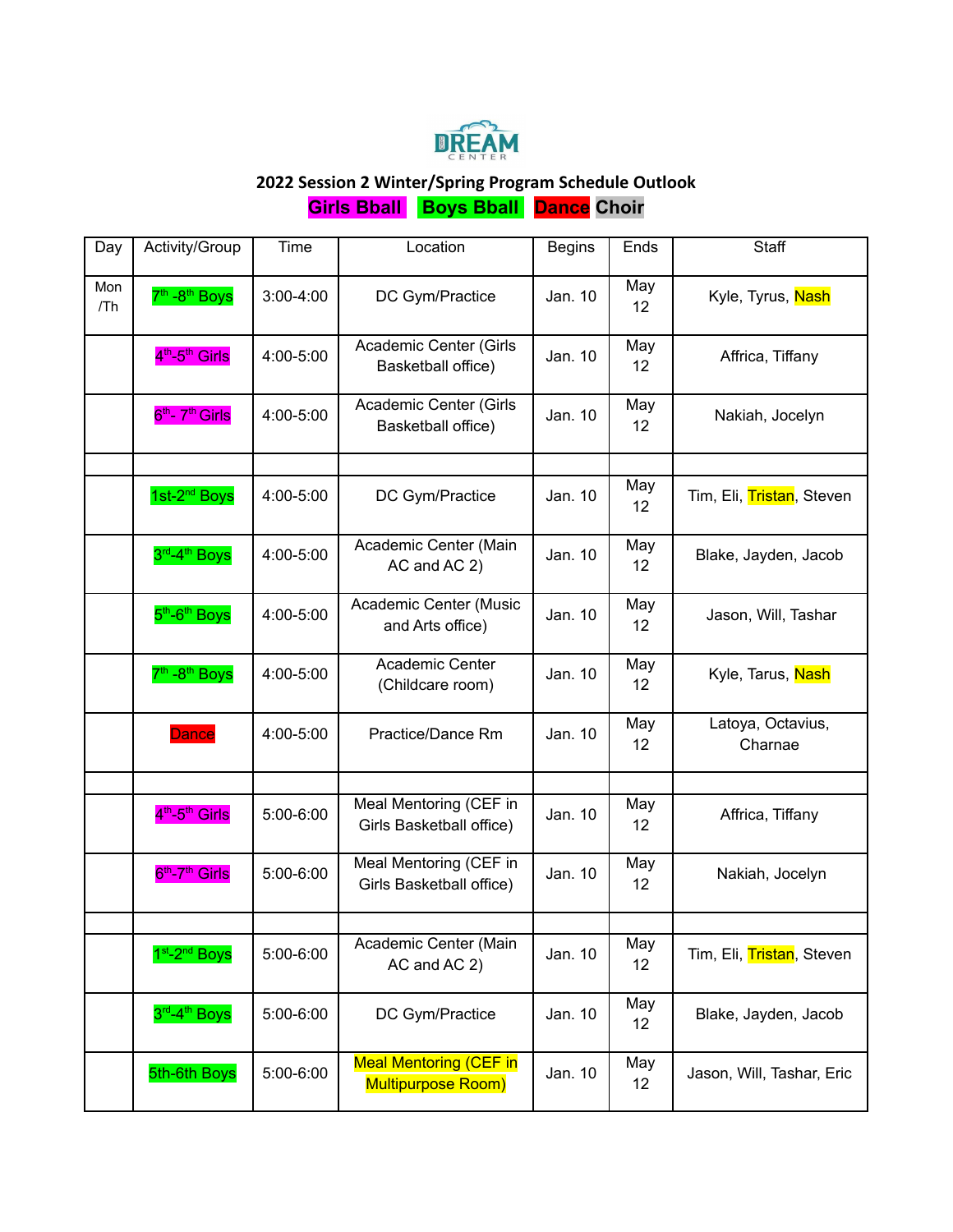| 7 <sup>th</sup> -8 <sup>th</sup> Boys  | 5:00-5:30     | <b>Meal Mentoring</b>                      | Jan. 10 | May<br>12 <sup>2</sup>   | Kyle, Tyrus, Nash            |
|----------------------------------------|---------------|--------------------------------------------|---------|--------------------------|------------------------------|
| <b>Dance</b>                           | 5:00-6:00     | Academic Center (Music<br>and Arts office) | Jan. 10 | May<br>$12 \overline{ }$ | Latoya, Octavius,<br>Charnae |
|                                        |               |                                            |         |                          |                              |
| 4 <sup>th</sup> -5 <sup>th</sup> Girls | $6:00 - 6:30$ | Open Gym                                   | Jan. 10 | May<br>12 <sup>°</sup>   | Affrica, Tiffany             |
| $6th-7th$<br><b>Girls</b>              | 6:00-6:30     | Open Gym                                   | Jan. 10 | May<br>12 <sup>°</sup>   | Nakiah, Jocelyn              |
| 1 <sup>st</sup> -2 <sup>nd</sup> Boys  | $6:00 - 6:30$ | <b>Meal Mentoring</b>                      | Jan. 10 | May<br>12 <sup>°</sup>   | Tim, Eli, Steven, Tristan    |
| 3 <sup>rd</sup> -4 <sup>th</sup> Boys  | $6:00 - 6:30$ | <b>Meal Mentoring</b>                      | Jan. 10 | May<br>12 <sup>°</sup>   | Blake, Jayden, Jacob         |
| 5th-6th Boys                           | $6:00 - 7:00$ | <b>Practice (Fulton Gym)</b>               | Jan. 10 | May<br>12 <sup>°</sup>   | Jason, Will, Eric, Tashar    |
| <b>Dance</b>                           | $6:00 - 6:30$ | <b>Meal Mentoring</b>                      | Jan. 10 | May<br>12                | Latoya, Octavius,<br>Charnae |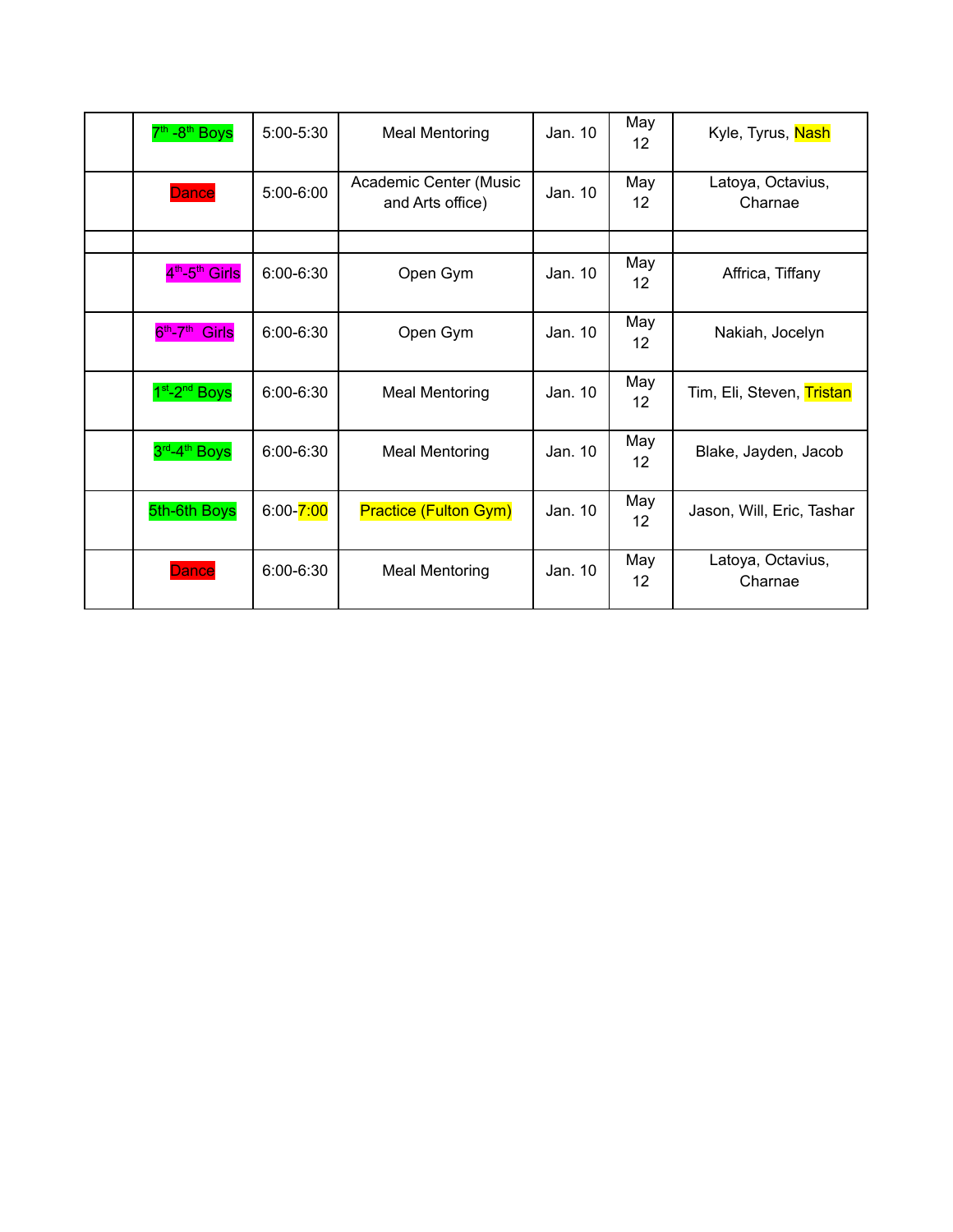

## **2022 Session 2 Winter/Spring Program Schedule Outlook**

**Girls Bball Boys Bball Dance Choir**

| Day        | Activity/Group                          | Time      | Location                                     | <b>Begins</b> | Ends                   | Staff            |
|------------|-----------------------------------------|-----------|----------------------------------------------|---------------|------------------------|------------------|
| Tu/<br>Wed | 1 <sup>st</sup> -3 <sup>rd</sup> Girls  | 4:00-5:00 | Gym/Practice                                 | Jan. 10       | May<br>12              | Tiffany          |
|            | 4 <sup>th</sup> -5 <sup>th</sup> Girls  | 4:00-5:00 | Academic Center (Girls<br>Basketball office) | Jan. 10       | May<br>12              | Affrica          |
|            | 6 <sup>th</sup> - 7 <sup>th</sup> Girls | 4:00-5:00 | Academic Center (Girls<br>Basketball office) | Jan. 10       | May<br>12              | Nakiah, Jocelyn  |
|            |                                         |           |                                              |               |                        |                  |
|            | 3rd <sub>-4th</sub> Boys                | 4:00-5:00 | Academic Center (Main<br>AC and AC 2)        | Jan. 10       | May<br>12              | Blake, Tim       |
|            | 5 <sup>th</sup> -8 <sup>th</sup> Boys   | 4:00-5:00 | Academic Center<br>(Music and Arts office)   | Jan. 10       | May<br>12              | Jason, Kyle      |
|            |                                         |           |                                              |               |                        |                  |
|            | Choir                                   | 4:00-5:00 | Practice/Cafeteria                           | Jan. 10       | May<br>12              | Latoya, Octavius |
|            |                                         |           |                                              |               |                        |                  |
|            | 1 <sup>st</sup> -3 <sup>rd</sup> Girls  | 5:00-6:00 | Academic Center (Girls<br>Basketball office) | Jan. 10       | May<br>12              | Tiffany          |
|            | 4 <sup>th</sup> -5 <sup>th</sup> Girls  | 5:00-6:00 | DC Gym/Practice                              | Jan. 10       | May<br>12              | Affrica          |
|            | 6 <sup>th</sup> - 7 <sup>th</sup> Girls | 5:00-6:00 | DC Gym/Practice                              | Jan. 10       | May<br>12 <sup>2</sup> | Nakiah, Jocelyn  |
|            |                                         |           |                                              |               |                        |                  |
|            | 3rd <sub>-4th</sub> Boys                | 5:00-6:00 | Meal Mentoring (CEF in<br>Main AC)           | Jan. 10       | May<br>12              | Blake, Tim       |
|            | 5th-8th Boys                            | 5:00-6:00 | Meal Mentoring (CEF in<br>Multipurpose room) | Jan. 10       | May<br>12              | Jason, Kyle      |